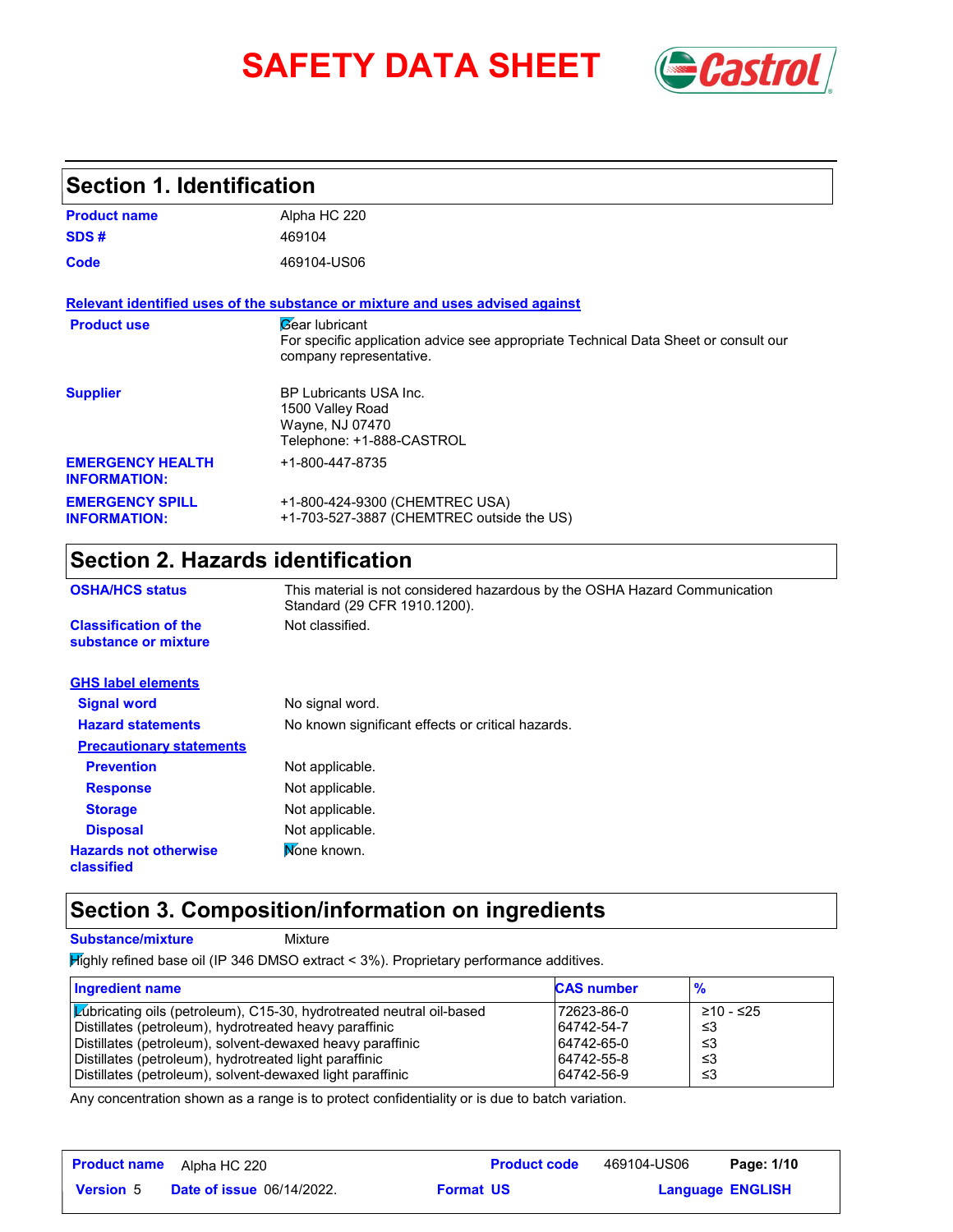## **Section 3. Composition/information on ingredients**

**There are no additional ingredients present which, within the current knowledge of the supplier and in the concentrations applicable, are classified as hazardous to health and hence require reporting in this section.**

**Occupational exposure limits, if available, are listed in Section 8.**

## **Section 4. First aid measures**

#### **Description of necessary first aid measures**

| Eye contact                       | In case of contact, immediately flush eyes with plenty of water for at least 15 minutes.<br>Eyelids should be held away from the eyeball to ensure thorough rinsing. Check for and<br>remove any contact lenses. Get medical attention. |
|-----------------------------------|-----------------------------------------------------------------------------------------------------------------------------------------------------------------------------------------------------------------------------------------|
| <b>Skin contact</b>               | Wash skin thoroughly with soap and water or use recognized skin cleanser. Remove<br>contaminated clothing and shoes. Wash clothing before reuse. Clean shoes thoroughly<br>before reuse. Get medical attention if symptoms occur.       |
| <b>Inhalation</b>                 | If inhaled, remove to fresh air. Get medical attention if symptoms occur.                                                                                                                                                               |
| <b>Ingestion</b>                  | Do not induce vomiting unless directed to do so by medical personnel. Get medical<br>attention if symptoms occur.                                                                                                                       |
| <b>Protection of first-aiders</b> | No action shall be taken involving any personal risk or without suitable training.                                                                                                                                                      |

#### **Most important symptoms/effects, acute and delayed**

**See Section 11 for more detailed information on health effects and symptoms.**

#### **Indication of immediate medical attention and special treatment needed, if necessary**

| <b>Notes to physician</b>  | Treatment should in general be symptomatic and directed to relieving any effects. |
|----------------------------|-----------------------------------------------------------------------------------|
| <b>Specific treatments</b> | No specific treatment.                                                            |

## **Section 5. Fire-fighting measures**

| <b>Extinguishing media</b>                               |                                                                                                                                                                                                                                                                                                                                                                                                                                                                                                                                     |  |  |
|----------------------------------------------------------|-------------------------------------------------------------------------------------------------------------------------------------------------------------------------------------------------------------------------------------------------------------------------------------------------------------------------------------------------------------------------------------------------------------------------------------------------------------------------------------------------------------------------------------|--|--|
| <b>Suitable extinguishing</b><br>media                   | In case of fire, use foam, dry chemical or carbon dioxide extinguisher or spray.                                                                                                                                                                                                                                                                                                                                                                                                                                                    |  |  |
| Unsuitable extinguishing<br>media                        | Do not use water jet.                                                                                                                                                                                                                                                                                                                                                                                                                                                                                                               |  |  |
| <b>Specific hazards arising</b><br>from the chemical     | Swarf fires - Neat metal working oils may fume, thermally decompose or ignite if they<br>come into contact with red hot swarf. To minimise the generation of red hot swarf ensure<br>that a sufficient flow of oil is correctly directed to the cutting edge of the tool to flood it<br>throughout cutting operations. As an additional precaution swarf should be regularly<br>cleared from the immediate area to prevent the risk of fire. In a fire or if heated, a<br>pressure increase will occur and the container may burst. |  |  |
| <b>Hazardous combustion</b><br>products                  | Combustion products may include the following:<br>carbon oxides $(CO, CO2)$ (carbon monoxide, carbon dioxide)                                                                                                                                                                                                                                                                                                                                                                                                                       |  |  |
| <b>Special protective actions</b><br>for fire-fighters   | No action shall be taken involving any personal risk or without suitable training. Promptly<br>isolate the scene by removing all persons from the vicinity of the incident if there is a fire.                                                                                                                                                                                                                                                                                                                                      |  |  |
| <b>Special protective</b><br>equipment for fire-fighters | Fire-fighters should wear positive pressure self-contained breathing apparatus (SCBA)<br>and full turnout gear.                                                                                                                                                                                                                                                                                                                                                                                                                     |  |  |

## **Section 6. Accidental release measures**

#### **Personal precautions, protective equipment and emergency procedures**

| For non-emergency<br>personnel | No action shall be taken involving any personal risk or without suitable training.<br>Evacuate surrounding areas. Keep unnecessary and unprotected personnel from<br>entering. Do not touch or walk through spilled material. Put on appropriate personal<br>protective equipment. Floors may be slippery; use care to avoid falling. |
|--------------------------------|---------------------------------------------------------------------------------------------------------------------------------------------------------------------------------------------------------------------------------------------------------------------------------------------------------------------------------------|
| For emergency responders       | If specialized clothing is required to deal with the spillage, take note of any information in<br>Section 8 on suitable and unsuitable materials. See also the information in "For non-<br>emergency personnel".                                                                                                                      |

|                  | <b>Product name</b> Alpha HC 220 |                  | <b>Product code</b> | 469104-US06             | Page: 2/10 |
|------------------|----------------------------------|------------------|---------------------|-------------------------|------------|
| <b>Version</b> 5 | <b>Date of issue 06/14/2022.</b> | <b>Format US</b> |                     | <b>Language ENGLISH</b> |            |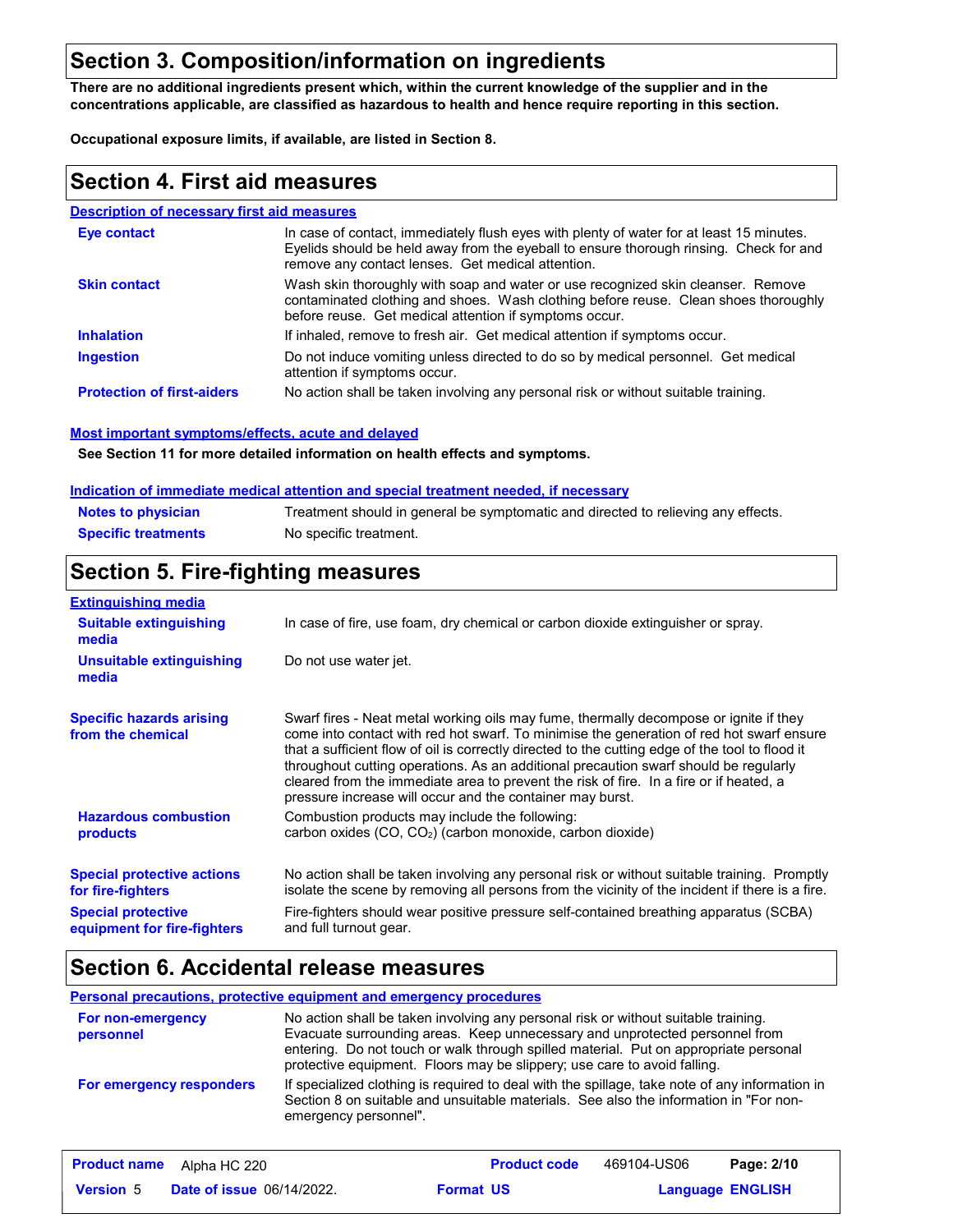## **Section 6. Accidental release measures**

| <b>Environmental precautions</b>                      | Avoid dispersal of spilled material and runoff and contact with soil, waterways, drains<br>and sewers. Inform the relevant authorities if the product has caused environmental<br>pollution (sewers, waterways, soil or air).                                                                                                                                                                      |
|-------------------------------------------------------|----------------------------------------------------------------------------------------------------------------------------------------------------------------------------------------------------------------------------------------------------------------------------------------------------------------------------------------------------------------------------------------------------|
| Methods and materials for containment and cleaning up |                                                                                                                                                                                                                                                                                                                                                                                                    |
| <b>Small spill</b>                                    | Stop leak if without risk. Move containers from spill area. Absorb with an inert material<br>and place in an appropriate waste disposal container. Dispose of via a licensed waste<br>disposal contractor.                                                                                                                                                                                         |
| Large spill                                           | Stop leak if without risk. Move containers from spill area. Prevent entry into sewers,<br>water courses, basements or confined areas. Contain and collect spillage with non-<br>combustible, absorbent material e.g. sand, earth, vermiculite or diatomaceous earth and<br>place in container for disposal according to local regulations. Dispose of via a licensed<br>waste disposal contractor. |

## **Section 7. Handling and storage**

| <b>Precautions for safe handling</b>                                             |                                                                                                                                                                                                                                                                                                                                                                                                                                                                                                                                                                                                                                                                                                                                                                                                          |
|----------------------------------------------------------------------------------|----------------------------------------------------------------------------------------------------------------------------------------------------------------------------------------------------------------------------------------------------------------------------------------------------------------------------------------------------------------------------------------------------------------------------------------------------------------------------------------------------------------------------------------------------------------------------------------------------------------------------------------------------------------------------------------------------------------------------------------------------------------------------------------------------------|
| <b>Protective measures</b>                                                       | Put on appropriate personal protective equipment (see Section 8). Concentrations of<br>mist, fumes and vapors in enclosed spaces may result in the formation of explosive<br>atmospheres. Excessive splashing, agitation or heating must be avoided. During metal<br>working, solid particles from workpieces or tools will contaminate the fluid and may<br>cause abrasions of the skin. Where such abrasions result in a penetration of the skin,<br>first aid treatment should be applied as soon as reasonably possible. The presence of<br>certain metals in the workpiece or tool, such as chromium, cobalt and nickel, can<br>contaminate the metalworking fluid, as can bacteria, and as a result may induce allergic<br>and other skin reactions, especially if personal hygiene is inadequate. |
| <b>Advice on general</b><br>occupational hygiene                                 | Eating, drinking and smoking should be prohibited in areas where this material is<br>handled, stored and processed. Wash thoroughly after handling. Remove contaminated<br>clothing and protective equipment before entering eating areas. See also Section 8 for<br>additional information on hygiene measures.                                                                                                                                                                                                                                                                                                                                                                                                                                                                                         |
| <b>Conditions for safe storage,</b><br>including any<br><i>incompatibilities</i> | Store in accordance with local regulations. Store in original container protected from<br>direct sunlight in a dry, cool and well-ventilated area, away from incompatible materials<br>(see Section 10) and food and drink. Keep container tightly closed and sealed until<br>ready for use. Store and use only in equipment/containers designed for use with this<br>product. Containers that have been opened must be carefully resealed and kept upright<br>to prevent leakage. Do not store in unlabeled containers. Use appropriate containment<br>to avoid environmental contamination.                                                                                                                                                                                                            |

## **Section 8. Exposure controls/personal protection**

#### **Control parameters**

#### **Occupational exposure limits**

Lubricating oils (petroleum), C15-30, hydrotreated neutral oil-based **ACGIH TLV (United States).**

TWA: 5 mg/m<sup>3</sup> 8 hours. Issued/Revised: 11/2009 Form: Inhalable fraction **OSHA PEL (United States).**

TWA: 5 mg/m<sup>3</sup> 8 hours. Issued/Revised: 6/1993

Distillates (petroleum), hydrotreated heavy paraffinic **ACGIH TLV (United States).**

TWA: 5 mg/m<sup>3</sup> 8 hours. Issued/Revised: 11/2009 Form: Inhalable fraction **OSHA PEL (United States).** TWA: 5 mg/m<sup>3</sup> 8 hours. Issued/Revised: 6/1993

Distillates (petroleum), solvent-dewaxed heavy paraffinic **ACGIH TLV (United States).**

TWA: 5 mg/m<sup>3</sup> 8 hours. Issued/Revised: 11/2009 Form: Inhalable fraction **OSHA PEL (United States).**

| <b>Product name</b> | Alpha HC 220                     |                  | <b>Product code</b> | 469104-US06             | Page: 3/10 |  |
|---------------------|----------------------------------|------------------|---------------------|-------------------------|------------|--|
| <b>Version</b> 5    | <b>Date of issue 06/14/2022.</b> | <b>Format US</b> |                     | <b>Language ENGLISH</b> |            |  |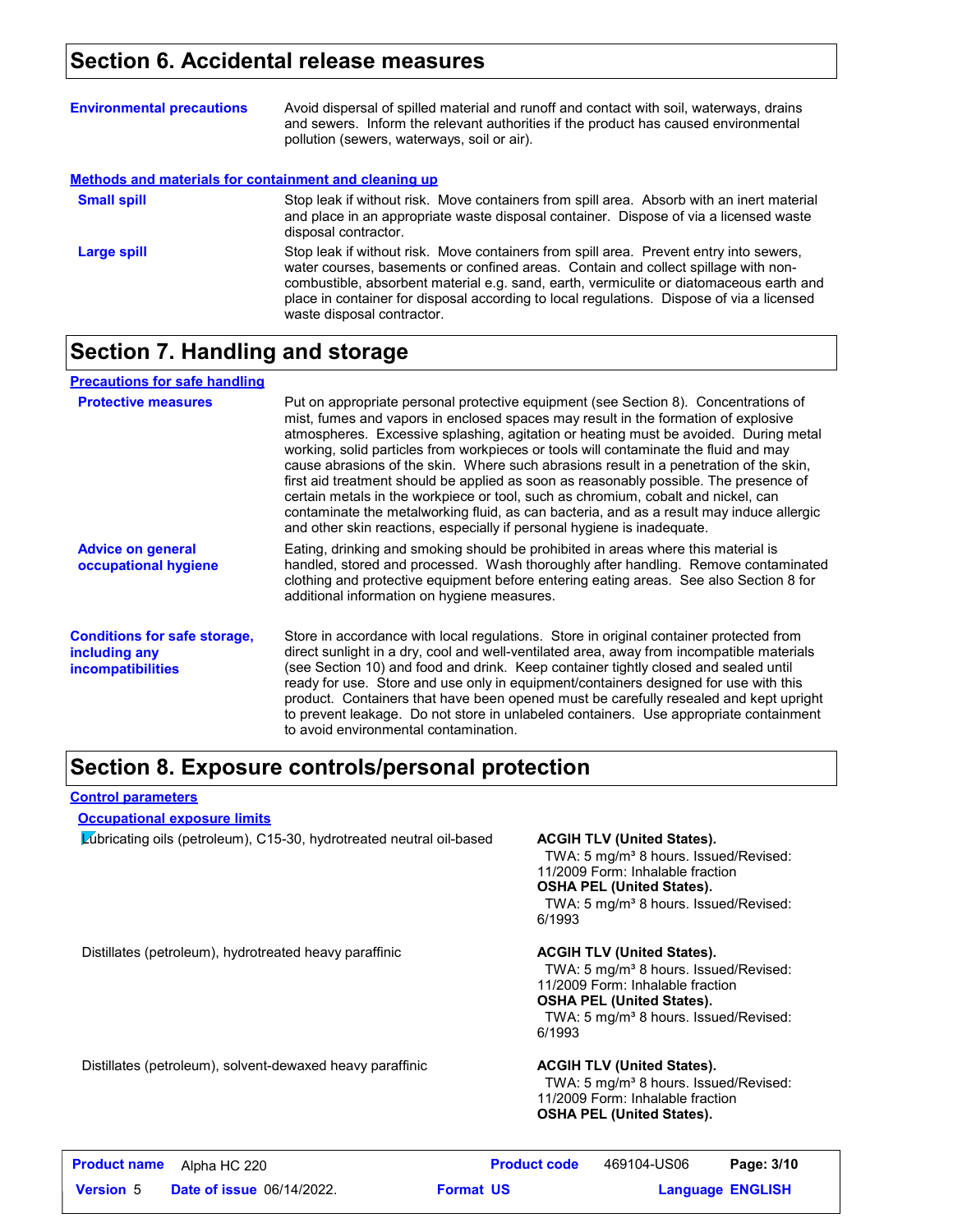## **Section 8. Exposure controls/personal protection**

|                                                           |                                                    | 6/1993                                                                                                                                                                                                                                                                                                                                                                                                                                                                                                                                                                                                                                                                                                                                                                                                                                                                                                                                                                      | TWA: 5 mg/m <sup>3</sup> 8 hours. Issued/Revised:                                                                                                                                                                   |                         |
|-----------------------------------------------------------|----------------------------------------------------|-----------------------------------------------------------------------------------------------------------------------------------------------------------------------------------------------------------------------------------------------------------------------------------------------------------------------------------------------------------------------------------------------------------------------------------------------------------------------------------------------------------------------------------------------------------------------------------------------------------------------------------------------------------------------------------------------------------------------------------------------------------------------------------------------------------------------------------------------------------------------------------------------------------------------------------------------------------------------------|---------------------------------------------------------------------------------------------------------------------------------------------------------------------------------------------------------------------|-------------------------|
| Distillates (petroleum), hydrotreated light paraffinic    |                                                    | 6/1993                                                                                                                                                                                                                                                                                                                                                                                                                                                                                                                                                                                                                                                                                                                                                                                                                                                                                                                                                                      | <b>ACGIH TLV (United States).</b><br>TWA: 5 mg/m <sup>3</sup> 8 hours. Issued/Revised:<br>11/2009 Form: Inhalable fraction<br><b>OSHA PEL (United States).</b><br>TWA: 5 mg/m <sup>3</sup> 8 hours. Issued/Revised: |                         |
| Distillates (petroleum), solvent-dewaxed light paraffinic |                                                    | 6/1993                                                                                                                                                                                                                                                                                                                                                                                                                                                                                                                                                                                                                                                                                                                                                                                                                                                                                                                                                                      | <b>ACGIH TLV (United States).</b><br>TWA: 5 mg/m <sup>3</sup> 8 hours. Issued/Revised:<br>11/2009 Form: Inhalable fraction<br><b>OSHA PEL (United States).</b><br>TWA: 5 mg/m <sup>3</sup> 8 hours. Issued/Revised: |                         |
| <b>Appropriate engineering</b><br><b>controls</b>         | organisation for standards.                        | All activities involving chemicals should be assessed for their risks to health, to ensure<br>exposures are adequately controlled. Personal protective equipment should only be<br>considered after other forms of control measures (e.g. engineering controls) have been<br>suitably evaluated. Personal protective equipment should conform to appropriate<br>standards, be suitable for use, be kept in good condition and properly maintained.<br>Your supplier of personal protective equipment should be consulted for advice on<br>selection and appropriate standards. For further information contact your national<br>Provide exhaust ventilation or other engineering controls to keep the relevant airborne<br>concentrations below their respective occupational exposure limits.<br>The final choice of protective equipment will depend upon a risk assessment. It is<br>important to ensure that all items of personal protective equipment are compatible. |                                                                                                                                                                                                                     |                         |
| <b>Environmental exposure</b><br>controls                 |                                                    | Emissions from ventilation or work process equipment should be checked to ensure they<br>comply with the requirements of environmental protection legislation. In some cases,<br>fume scrubbers, filters or engineering modifications to the process equipment will be<br>necessary to reduce emissions to acceptable levels.                                                                                                                                                                                                                                                                                                                                                                                                                                                                                                                                                                                                                                               |                                                                                                                                                                                                                     |                         |
| <b>Individual protection measures</b>                     |                                                    |                                                                                                                                                                                                                                                                                                                                                                                                                                                                                                                                                                                                                                                                                                                                                                                                                                                                                                                                                                             |                                                                                                                                                                                                                     |                         |
| <b>Hygiene measures</b>                                   |                                                    | Wash hands, forearms and face thoroughly after handling chemical products, before<br>eating, smoking and using the lavatory and at the end of the working period.<br>Appropriate techniques should be used to remove potentially contaminated clothing.<br>Wash contaminated clothing before reusing. Ensure that eyewash stations and safety<br>showers are close to the workstation location.                                                                                                                                                                                                                                                                                                                                                                                                                                                                                                                                                                             |                                                                                                                                                                                                                     |                         |
| <b>Eye/face protection</b>                                | Safety glasses with side shields.                  |                                                                                                                                                                                                                                                                                                                                                                                                                                                                                                                                                                                                                                                                                                                                                                                                                                                                                                                                                                             |                                                                                                                                                                                                                     |                         |
| <b>Skin protection</b>                                    |                                                    |                                                                                                                                                                                                                                                                                                                                                                                                                                                                                                                                                                                                                                                                                                                                                                                                                                                                                                                                                                             |                                                                                                                                                                                                                     |                         |
| <b>Hand protection</b>                                    |                                                    | Wear protective gloves if prolonged or repeated contact is likely. Wear chemical<br>resistant gloves. Recommended: Nitrile gloves. The correct choice of protective gloves<br>depends upon the chemicals being handled, the conditions of work and use, and the<br>condition of the gloves (even the best chemically resistant glove will break down after<br>repeated chemical exposures). Most gloves provide only a short time of protection<br>before they must be discarded and replaced. Because specific work environments and<br>material handling practices vary, safety procedures should be developed for each<br>intended application. Gloves should therefore be chosen in consultation with the supplier/<br>manufacturer and with a full assessment of the working conditions.                                                                                                                                                                               |                                                                                                                                                                                                                     |                         |
| <b>Body protection</b>                                    | this product.<br>suits and boots will be required. | Use of protective clothing is good industrial practice.<br>Personal protective equipment for the body should be selected based on the task being<br>performed and the risks involved and should be approved by a specialist before handling<br>Cotton or polyester/cotton overalls will only provide protection against light superficial<br>contamination that will not soak through to the skin. Overalls should be laundered on a<br>regular basis. When the risk of skin exposure is high (e.g. when cleaning up spillages or<br>if there is a risk of splashing) then chemical resistant aprons and/or impervious chemical                                                                                                                                                                                                                                                                                                                                             |                                                                                                                                                                                                                     |                         |
| <b>Other skin protection</b>                              | specialist before handling this product.           | Appropriate footwear and any additional skin protection measures should be selected<br>based on the task being performed and the risks involved and should be approved by a                                                                                                                                                                                                                                                                                                                                                                                                                                                                                                                                                                                                                                                                                                                                                                                                 |                                                                                                                                                                                                                     |                         |
| <b>Product name</b><br>Alpha HC 220                       |                                                    | <b>Product code</b>                                                                                                                                                                                                                                                                                                                                                                                                                                                                                                                                                                                                                                                                                                                                                                                                                                                                                                                                                         | 469104-US06                                                                                                                                                                                                         | Page: 4/10              |
| <b>Version 5</b><br><b>Date of issue 06/14/2022.</b>      |                                                    | <b>Format US</b>                                                                                                                                                                                                                                                                                                                                                                                                                                                                                                                                                                                                                                                                                                                                                                                                                                                                                                                                                            |                                                                                                                                                                                                                     | <b>Language ENGLISH</b> |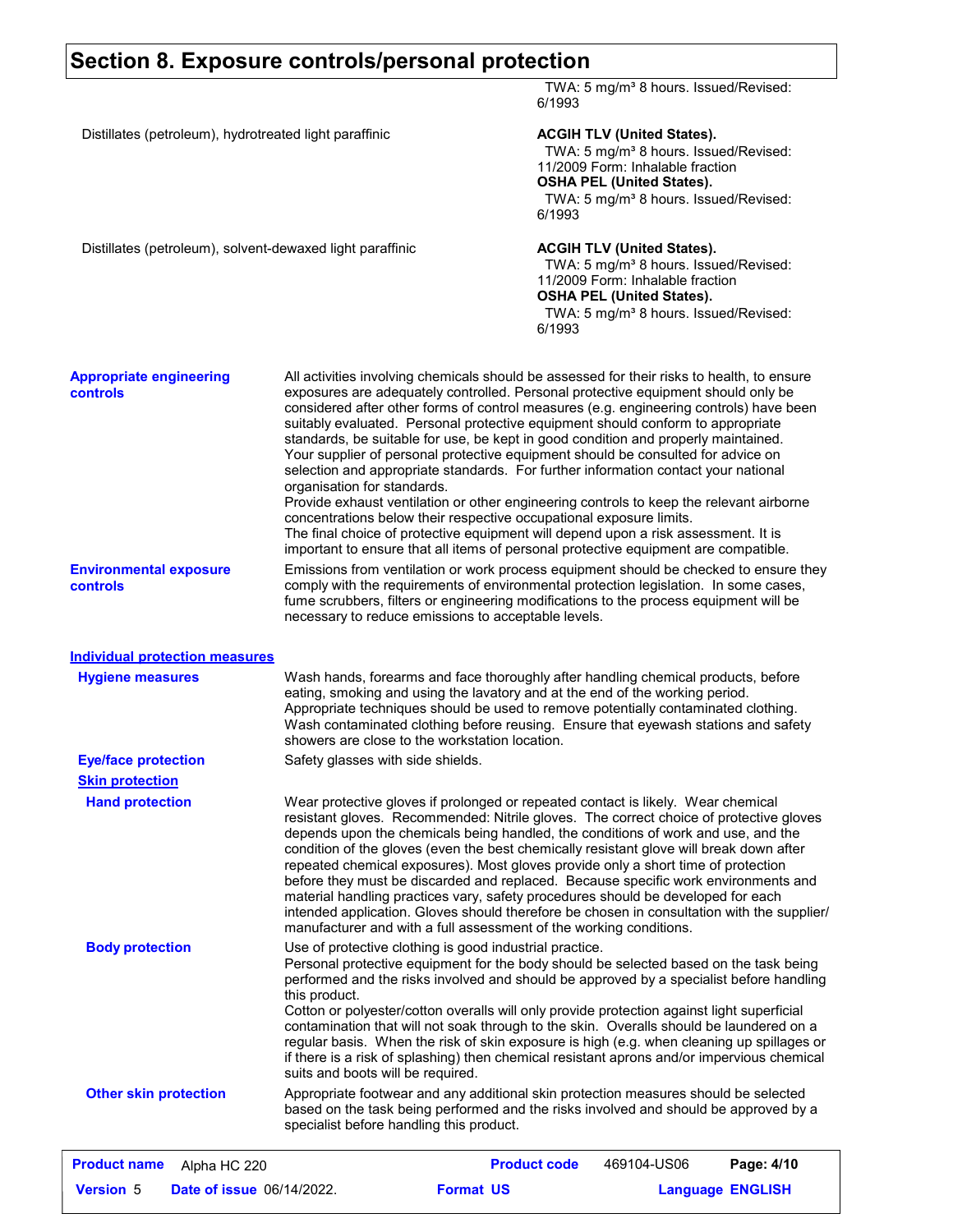### **Section 8. Exposure controls/personal protection**

In case of insufficient ventilation, wear suitable respiratory equipment. For protection against metal working fluids, respiratory protection that is classified as "resistant to oil" (class R) or oil proof (class P) should be selected where appropriate. Depending on the level of airborne contaminants, an air-purifying, half-mask respirator (with HEPA filter) including disposable (P- or R-series) (for oil mists less than 50mg/m3), or any powered, air-purifying respirator equipped with hood or helmet and HEPA filter (for oil mists less than 125 mg/m3). Where organic vapours are a potential hazard during metalworking operations, a combination particulate and organic vapour filter may be necessary. The correct choice of respiratory protection depends upon the chemicals being handled, the conditions of work and use, and the condition of the respiratory equipment. Safety procedures should be developed for each intended application. Respiratory protection equipment should therefore be chosen in consultation with the supplier/manufacturer and with a full assessment of the working conditions. **Respiratory protection**

## **Section 9. Physical and chemical properties**

The conditions of measurement of all properties are at standard temperature and pressure unless otherwise indicated.

#### **Appearance**

| <b>Physical state</b>                                             | Liquid.                                                   |                        |  |
|-------------------------------------------------------------------|-----------------------------------------------------------|------------------------|--|
| <b>Color</b>                                                      | Amber.                                                    |                        |  |
| <b>Odor</b>                                                       | Not available.                                            |                        |  |
| <b>Odor threshold</b>                                             | Not available.                                            |                        |  |
| рH                                                                | Mot applicable.                                           |                        |  |
| <b>Melting point/freezing point</b>                               | Not available.                                            |                        |  |
| <b>Boiling point, initial boiling</b><br>point, and boiling range | Not available.                                            |                        |  |
| <b>Flash point</b><br><b>Pour point</b>                           | Open cup: >200°C (>392°F) [Cleveland]<br>-40 $^{\circ}$ C |                        |  |
| <b>Evaporation rate</b>                                           | Not available.                                            |                        |  |
| <b>Flammability</b>                                               | Not applicable. Based on - Physical state                 |                        |  |
| Lower and upper explosion<br>limit/flammability limit             | Not available.                                            |                        |  |
| <b>Vapor pressure</b>                                             |                                                           | Vanor Pressure at 20°C |  |

|                                                                                | Vapor Pressure at 20°C |         |                    | Vapor pressure at 50°C |     |               |
|--------------------------------------------------------------------------------|------------------------|---------|--------------------|------------------------|-----|---------------|
| <b>Ingredient name</b>                                                         | mm Hg                  | kPa     | <b>Method</b>      | mm<br>Hg               | kPa | <b>Method</b> |
| Lubricating oils<br>(petroleum), C20-50,<br>hydrotreated neutral oil-<br>based | 0.08                   | < 0.011 | <b>ASTM D 5191</b> |                        |     |               |
| Lubricating oils<br>(petroleum), C15-30,<br>hydrotreated neutral oil-<br>based | 0.08                   | < 0.011 | ASTM D 5191        |                        |     |               |
| Distillates (petroleum),<br>hydrotreated heavy<br>paraffinic                   | < 0.08                 | < 0.011 | <b>ASTM D 5191</b> |                        |     |               |
| Distillates (petroleum),<br>solvent-dewaxed heavy<br>paraffinic                | 0.08                   | < 0.011 | ASTM D 5191        |                        |     |               |
| Distillates (petroleum),<br>hydrotreated light<br>paraffinic                   | < 0.08                 | < 0.011 | ASTM D 5191        |                        |     |               |

**Partition coefficient: noctanol/water Density Solubility Relative vapor density**

#### Not available.

 $<$ 1000 kg/m<sup>3</sup> (<1 g/cm<sup>3</sup>) at 15 $^{\circ}$ C

insoluble in water.

Not applicable.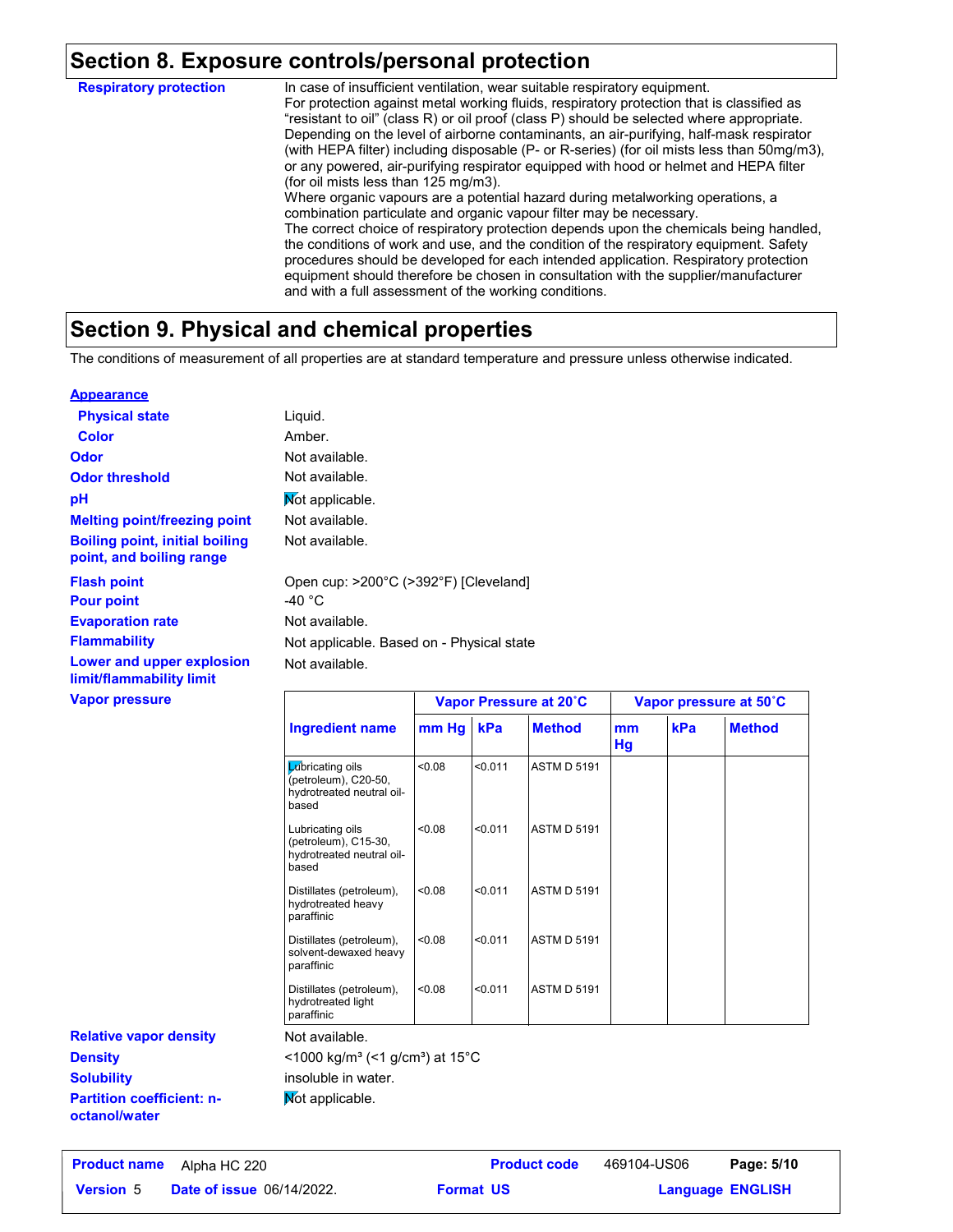## **Section 9. Physical and chemical properties**

| <b>Auto-ignition temperature</b> | Not available.                                                                                                                         |
|----------------------------------|----------------------------------------------------------------------------------------------------------------------------------------|
| <b>Decomposition temperature</b> | Not available.                                                                                                                         |
| <b>Viscosity</b>                 | Kinematic: 221 mm <sup>2</sup> /s (221 cSt) at $40^{\circ}$ C<br>Kinematic: $25.6$ mm <sup>2</sup> /s ( $25.6$ cSt) at $100^{\circ}$ C |
| <b>Particle characteristics</b>  |                                                                                                                                        |

**Median particle size** Not applicable.

## **Section 10. Stability and reactivity**

| <b>Reactivity</b>                            | No specific test data available for this product. Refer to Conditions to avoid and<br>Incompatible materials for additional information.                                |
|----------------------------------------------|-------------------------------------------------------------------------------------------------------------------------------------------------------------------------|
| <b>Chemical stability</b>                    | The product is stable.                                                                                                                                                  |
| <b>Possibility of hazardous</b><br>reactions | Under normal conditions of storage and use, hazardous reactions will not occur.<br>Under normal conditions of storage and use, hazardous polymerization will not occur. |
| <b>Conditions to avoid</b>                   | Avoid all possible sources of ignition (spark or flame).                                                                                                                |
| Incompatible materials                       | Reactive or incompatible with the following materials: oxidizing materials.                                                                                             |
| <b>Hazardous decomposition</b><br>products   | Under normal conditions of storage and use, hazardous decomposition products should<br>not be produced.                                                                 |

## **Section 11. Toxicological information**

#### **Information on toxicological effects**

#### **Aspiration hazard**

| <b>Name</b>                                                          | <b>Result</b>                         |
|----------------------------------------------------------------------|---------------------------------------|
| Lúbricating oils (petroleum), C15-30, hydrotreated neutral oil-based | <b>ASPIRATION HAZARD - Category 1</b> |
| Distillates (petroleum), hydrotreated heavy paraffinic               | <b>ASPIRATION HAZARD - Category 1</b> |
| Distillates (petroleum), solvent-dewaxed heavy paraffinic            | <b>ASPIRATION HAZARD - Category 1</b> |
| Distillates (petroleum), hydrotreated light paraffinic               | <b>ASPIRATION HAZARD - Category 1</b> |
| Distillates (petroleum), solvent-dewaxed light paraffinic            | ASPIRATION HAZARD - Category 1        |

| Information on the likely |  |  |
|---------------------------|--|--|
| routes of exposure        |  |  |

Routes of entry anticipated: Dermal, Inhalation.

#### **Potential acute health effects**

| <b>Eve contact</b>  | No known significant effects or critical hazards.                                                 |
|---------------------|---------------------------------------------------------------------------------------------------|
| <b>Skin contact</b> | No known significant effects or critical hazards.                                                 |
| <b>Inhalation</b>   | Vapor inhalation under ambient conditions is not normally a problem due to low vapor<br>pressure. |
| Ingestion           | No known significant effects or critical hazards.                                                 |

#### **Symptoms related to the physical, chemical and toxicological characteristics**

| Eye contact         | No specific data.                                                                |
|---------------------|----------------------------------------------------------------------------------|
| <b>Skin contact</b> | Adverse symptoms may include the following:<br>irritation<br>dryness<br>cracking |
| <b>Inhalation</b>   | No specific data.                                                                |
| <b>Ingestion</b>    | No specific data.                                                                |

#### **Delayed and immediate effects and also chronic effects from short and long term exposure Short term exposure**

| <b>Product name</b> | Alpha HC 220                     |                  | <b>Product code</b> | 469104-US06             | Page: 6/10 |  |
|---------------------|----------------------------------|------------------|---------------------|-------------------------|------------|--|
| <b>Version 5</b>    | <b>Date of issue 06/14/2022.</b> | <b>Format US</b> |                     | <b>Language ENGLISH</b> |            |  |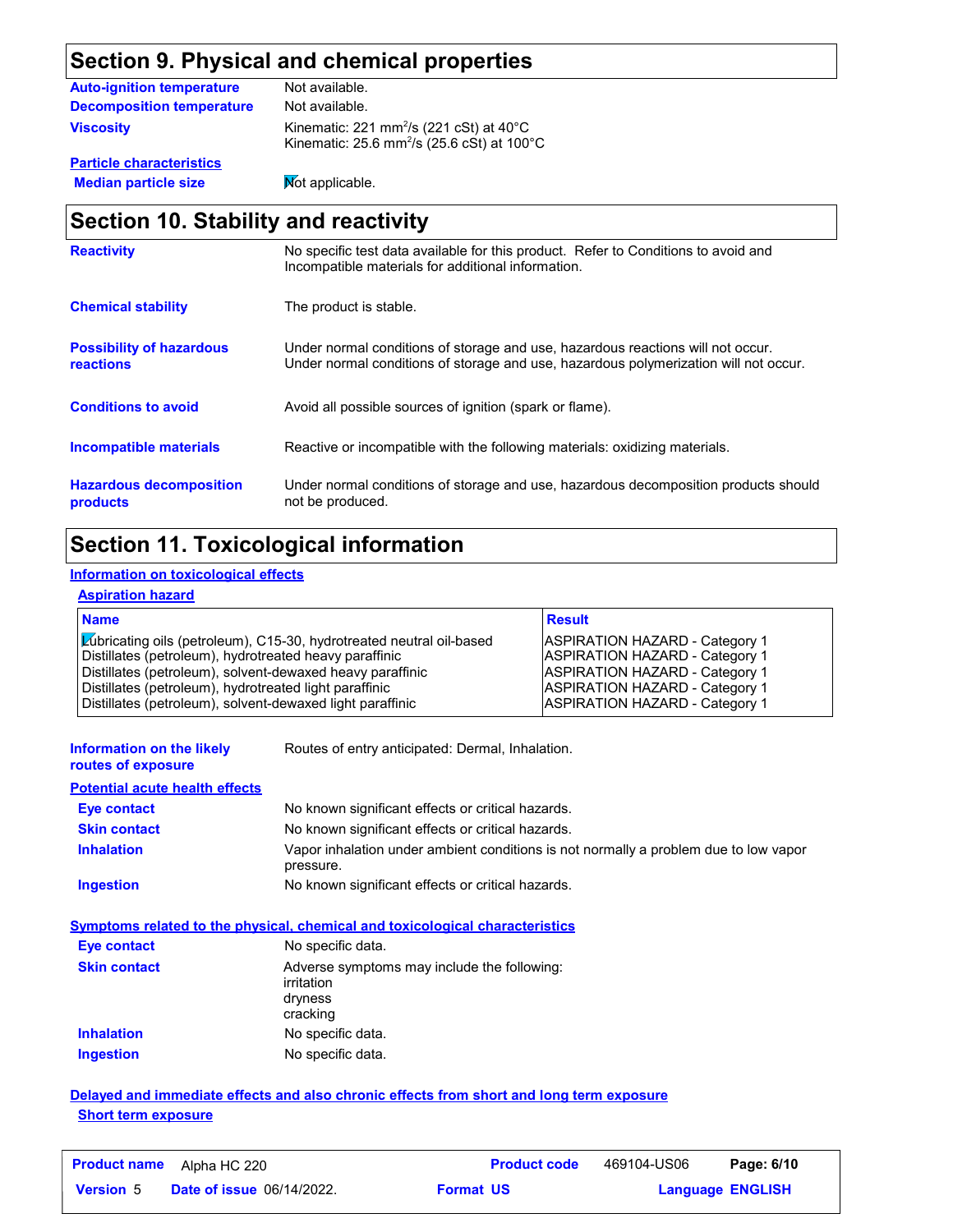## **Section 11. Toxicological information**

| <b>Potential immediate</b><br><b>effects</b> | Not available.                                    |
|----------------------------------------------|---------------------------------------------------|
| <b>Potential delayed effects</b>             | Not available.                                    |
| Long term exposure                           |                                                   |
| <b>Potential immediate</b><br><b>effects</b> | Not available.                                    |
| <b>Potential delayed effects</b>             | Not available.                                    |
| <b>Potential chronic health effects</b>      |                                                   |
| General                                      | No known significant effects or critical hazards. |
| <b>Carcinogenicity</b>                       | No known significant effects or critical hazards. |
| <b>Mutagenicity</b>                          | No known significant effects or critical hazards. |
| <b>Teratogenicity</b>                        | No known significant effects or critical hazards. |
| <b>Developmental effects</b>                 | No known significant effects or critical hazards. |
| <b>Fertility effects</b>                     | No known significant effects or critical hazards. |
|                                              |                                                   |

#### **Numerical measures of toxicity**

#### **Acute toxicity estimates**

Not available.

### **Section 12. Ecological information**

#### **Toxicity**

No testing has been performed by the manufacturer.

#### **Persistence and degradability**

Not expected to be rapidly degradable.

#### **Bioaccumulative potential**

This product is not expected to bioaccumulate through food chains in the environment.

| <b>Mobility in soil</b>                                 |                                                                                                                           |
|---------------------------------------------------------|---------------------------------------------------------------------------------------------------------------------------|
| <b>Soil/water partition</b><br><b>coefficient (Koc)</b> | Not available.                                                                                                            |
| <b>Mobility</b>                                         | Spillages may penetrate the soil causing ground water contamination.                                                      |
| <b>Other adverse effects</b>                            | No known significant effects or critical hazards.                                                                         |
| <b>Other ecological information</b>                     | Spills may form a film on water surfaces causing physical damage to organisms. Oxygen<br>transfer could also be impaired. |

## **Section 13. Disposal considerations**

The generation of waste should be avoided or minimized wherever possible. Significant quantities of waste product residues should not be disposed of via the foul sewer but processed in a suitable effluent treatment plant. Dispose of surplus and non-recyclable products via a licensed waste disposal contractor. Disposal of this product, solutions and any by-products should at all times comply with the requirements of environmental protection and waste disposal legislation and any regional local authority requirements. Waste packaging should be recycled. Incineration or landfill should only be considered when recycling is not feasible. This material and its container must be disposed of in a safe way. Empty containers or liners may retain some product residues. Avoid dispersal of spilled material and runoff and contact with soil, waterways, drains and sewers. **Disposal methods**

| <b>Product name</b> | Alpha HC 220                     |                  | <b>Product code</b> | 469104-US06             | Page: 7/10 |  |
|---------------------|----------------------------------|------------------|---------------------|-------------------------|------------|--|
| <b>Version 5</b>    | <b>Date of issue 06/14/2022.</b> | <b>Format US</b> |                     | <b>Language ENGLISH</b> |            |  |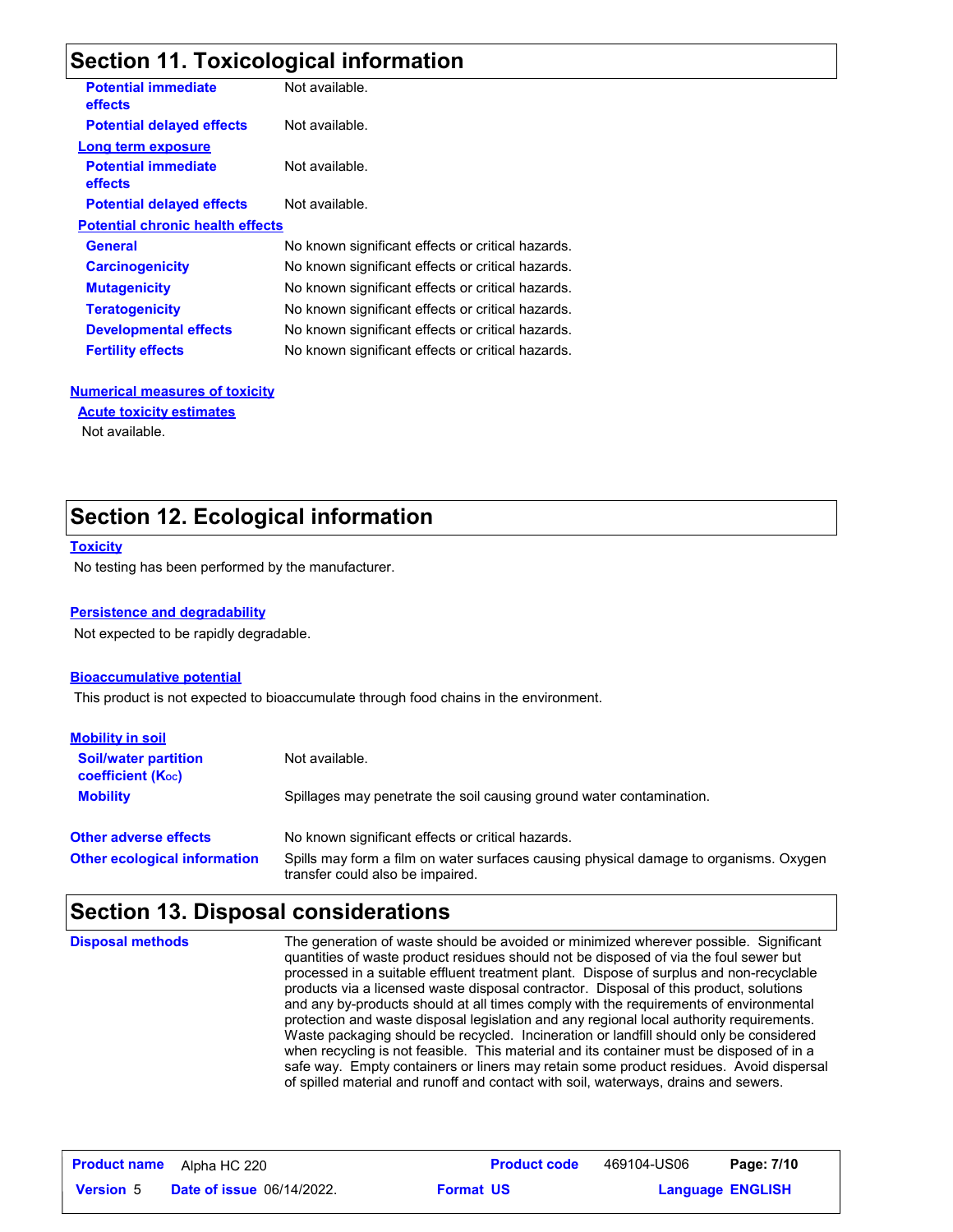## **Section 14. Transport information**

|                                      | <b>DOT Classification</b> | <b>TDG Classification</b> | <b>IMDG</b>    | <b>IATA</b>              |
|--------------------------------------|---------------------------|---------------------------|----------------|--------------------------|
| <b>UN</b> number                     | Not regulated.            | Not regulated.            | Not regulated. | Not regulated.           |
| <b>UN proper</b><br>shipping name    |                           |                           |                |                          |
| <b>Transport</b><br>hazard class(es) |                           |                           |                |                          |
| <b>Packing group</b>                 | $\blacksquare$            |                           | $\,$           | $\overline{\phantom{0}}$ |
| <b>Environmental</b><br>hazards      | No.                       | No.                       | No.            | lNo.                     |
| <b>Additional</b><br>information     |                           |                           |                |                          |

**Special precautions for user** Not available.

Not available.

**Transport in bulk according to IMO instruments**

## **Section 15. Regulatory information**

| <b>U.S. Federal regulations</b>               |                                                                                                                                                                                                                                                                                                                                                                                                                                                                                                                                                        |
|-----------------------------------------------|--------------------------------------------------------------------------------------------------------------------------------------------------------------------------------------------------------------------------------------------------------------------------------------------------------------------------------------------------------------------------------------------------------------------------------------------------------------------------------------------------------------------------------------------------------|
| <b>United States inventory</b><br>(TSCA 8b)   | All components are active or exempted.                                                                                                                                                                                                                                                                                                                                                                                                                                                                                                                 |
| <b>SARA 302/304</b>                           |                                                                                                                                                                                                                                                                                                                                                                                                                                                                                                                                                        |
| <b>Composition/information on ingredients</b> |                                                                                                                                                                                                                                                                                                                                                                                                                                                                                                                                                        |
| No products were found.                       |                                                                                                                                                                                                                                                                                                                                                                                                                                                                                                                                                        |
| <b>SARA 311/312</b>                           |                                                                                                                                                                                                                                                                                                                                                                                                                                                                                                                                                        |
| <b>Classification</b>                         | Not applicable.                                                                                                                                                                                                                                                                                                                                                                                                                                                                                                                                        |
| <b>SARA 313</b>                               |                                                                                                                                                                                                                                                                                                                                                                                                                                                                                                                                                        |
| <b>Form R - Reporting</b><br>requirements     | This product does not contain any hazardous ingredients at or above regulated<br>thresholds.                                                                                                                                                                                                                                                                                                                                                                                                                                                           |
| <b>Supplier notification</b>                  | This product does not contain any hazardous ingredients at or above regulated<br>thresholds.                                                                                                                                                                                                                                                                                                                                                                                                                                                           |
| <b>State regulations</b>                      |                                                                                                                                                                                                                                                                                                                                                                                                                                                                                                                                                        |
| <b>Massachusetts</b>                          | The following components are listed: OIL MIST, MINERAL; OIL MIST, MINERAL; OIL<br>MIST, MINERAL; OIL MIST, MINERAL; MINERAL OIL, PETROLEUM DISTILLATES,<br>HYDROTREATED LIGHT PARAFFINIC; MINERAL OIL, PETROLEUM DISTILLATES,<br>SOLVENT-DEWAXED LIGHT PARAFFINIC                                                                                                                                                                                                                                                                                      |
| <b>New Jersey</b>                             | The following components are listed: MINERAL OIL (UNTREATED and MILDLY<br>TREATED)                                                                                                                                                                                                                                                                                                                                                                                                                                                                     |
| <b>Pennsylvania</b>                           | None of the components are listed.                                                                                                                                                                                                                                                                                                                                                                                                                                                                                                                     |
| <b>California Prop. 65</b>                    |                                                                                                                                                                                                                                                                                                                                                                                                                                                                                                                                                        |
|                                               | A WARNING: This product can expose you to chemicals including Ethylene oxide, which is known to the State of<br>California to cause cancer and birth defects or other reproductive harm. This product can expose you to chemicals<br>including Ethyl acrylate, Ethyl acrylate, Propylene oxide and 1,4-Dioxane, which are known to the State of California to<br>cause cancer, and Ethylene Glycol, which is known to the State of California to cause birth defects or other<br>reproductive harm. For more information go to www.P65Warnings.ca.gov. |

#### **Other regulations Australia inventory (AIIC)** All components are listed or exempted. **Canada inventory** All components are listed or exempted.

| <b>Product name</b> | Alpha HC 220                     | <b>Product code</b> | 469104-US06             | Page: 8/10 |
|---------------------|----------------------------------|---------------------|-------------------------|------------|
| <b>Version 5</b>    | <b>Date of issue 06/14/2022.</b> | <b>Format US</b>    | <b>Language ENGLISH</b> |            |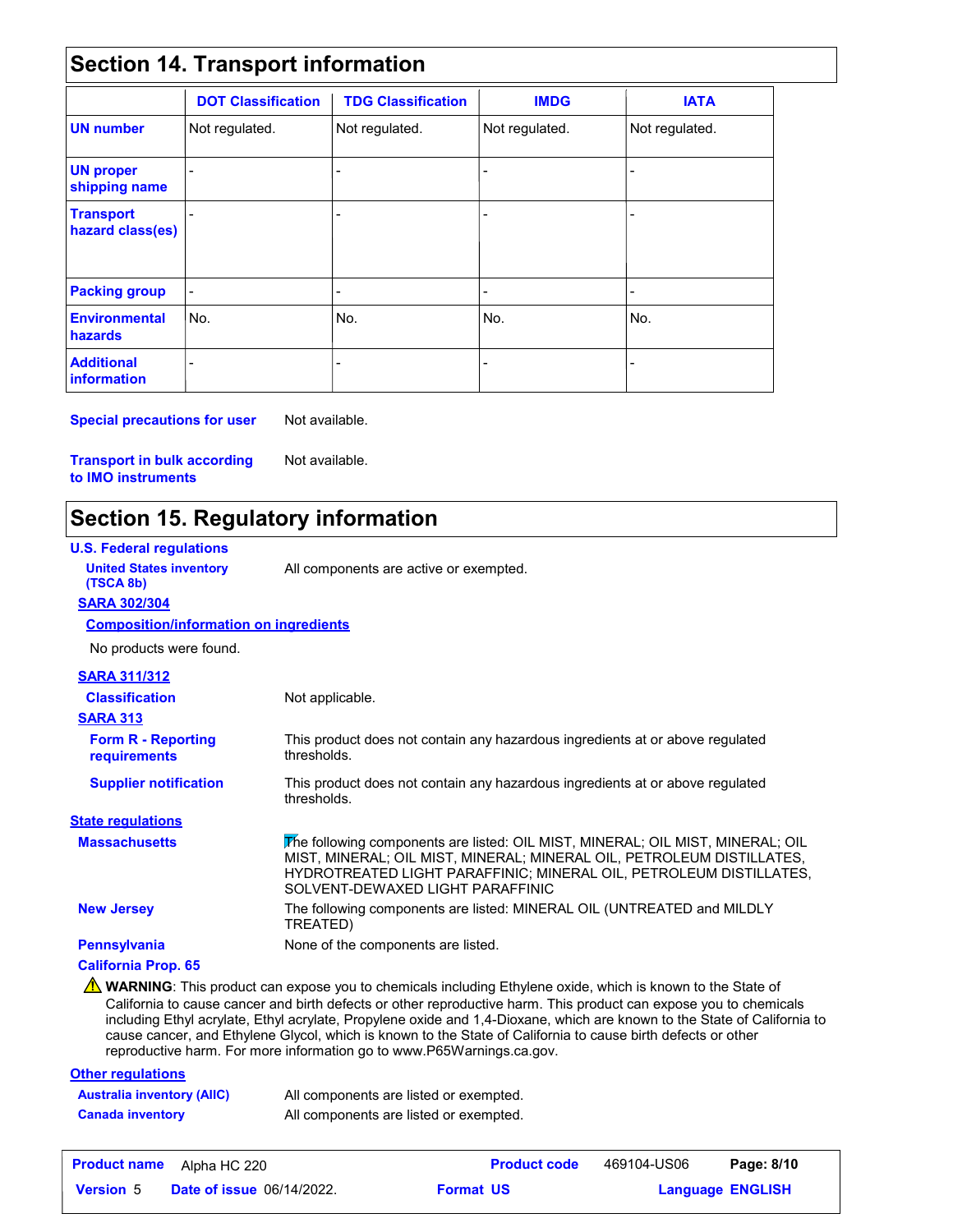## **Section 15. Regulatory information**

| <b>China inventory (IECSC)</b>                                  | All components are listed or exempted.                                                                   |
|-----------------------------------------------------------------|----------------------------------------------------------------------------------------------------------|
| <b>Japan inventory (CSCL)</b><br><b>Korea inventory (KECI)</b>  | All components are listed or exempted.<br>All components are listed or exempted.                         |
| <b>Philippines inventory</b><br>(PICCS)                         | All components are listed or exempted.                                                                   |
| <b>Taiwan Chemical</b><br><b>Substances Inventory</b><br>(TCSI) | All components are listed or exempted.                                                                   |
| <b>REACH Status</b>                                             | For the REACH status of this product please consult your company contact, as<br>identified in Section 1. |

## **Section 16. Other information**



#### **Indicates information that has changed from previously issued version.**

#### **Notice to reader**

*All reasonably practicable steps have been taken to ensure this data sheet and the health, safety and environmental information contained in it is accurate as of the date specified below. No warranty or representation, express or implied is made as to the accuracy or completeness of the data and information in this data sheet.*

*The data and advice given apply when the product is sold for the stated application or applications. You should not use the product other than for the stated application or applications without seeking advice from BP Group.*

*It is the user's obligation to evaluate and use this product safely and to comply with all applicable laws and regulations. The BP Group shall not be responsible for any damage or injury resulting from use, other than the stated product use of the material, from any failure to adhere to recommendations, or from any hazards inherent in the nature of the material. Purchasers of the product for supply to a third party for use at work, have a duty to take all necessary steps to ensure that*  any person handling or using the product is provided with the information in this sheet. Employers have a duty to tell *employees and others who may be affected of any hazards described in this sheet and of any precautions that should be* 

|                  | <b>Product name</b> Alpha HC 220 |                  | <b>Product code</b> | 469104-US06             | Page: 9/10 |
|------------------|----------------------------------|------------------|---------------------|-------------------------|------------|
| <b>Version</b> 5 | <b>Date of issue 06/14/2022.</b> | <b>Format US</b> |                     | <b>Language ENGLISH</b> |            |